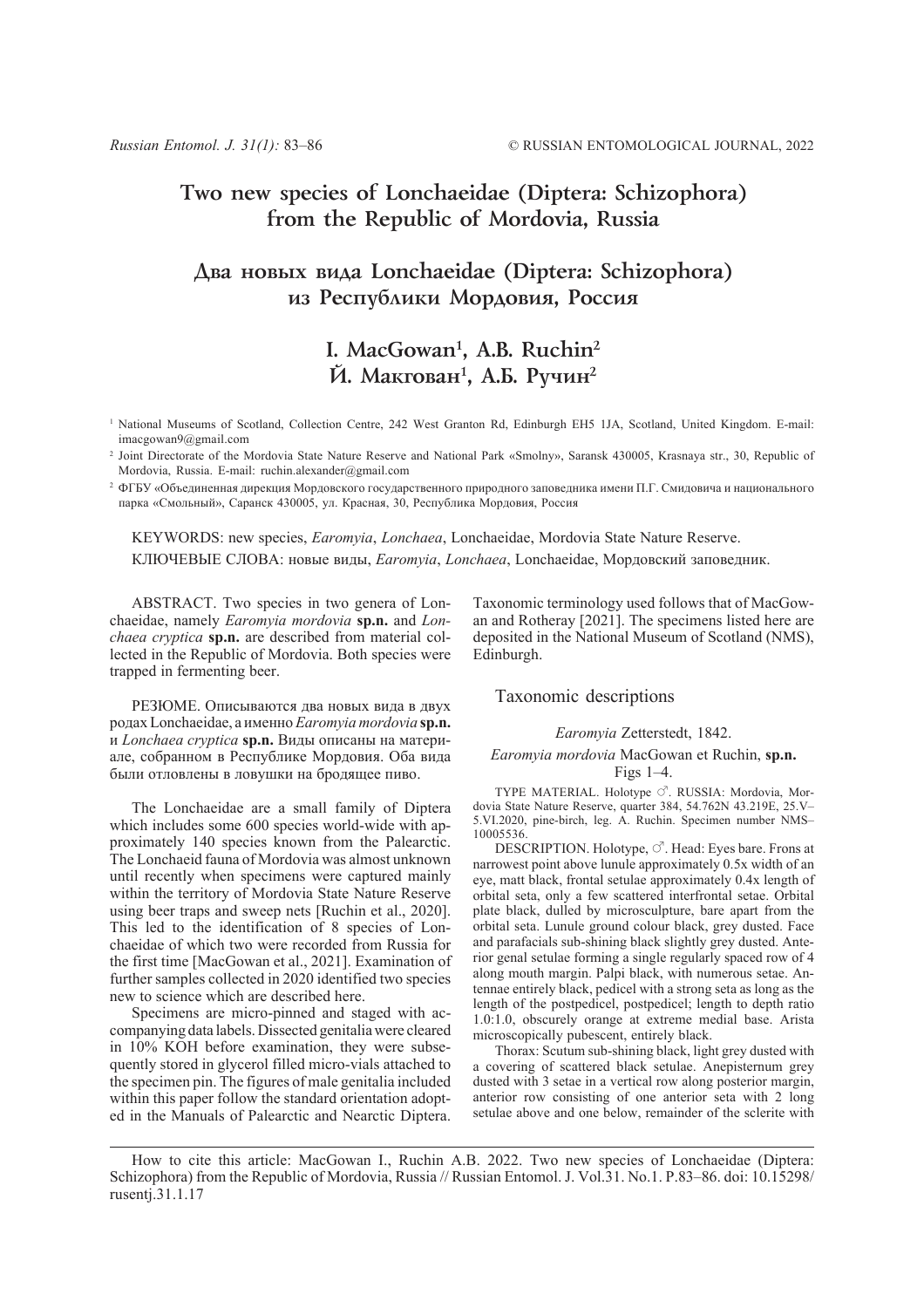scattered setulae approximately 0.5x length of the marginal setae. Proepisternum and proepimeron each with a single seta. Katepisternum, sub-shining black, the row of setae located near dorsal margin consisting of 2 posterior setae with 3 strong setulae anterior to these, remainder of sclerite bare Anepimeron bare. Scutellum dusted greyish, on margin with a pair of lateral and apical setae, one setula situated between lateral and apical setae on left side, two on left side, a pair of tiny setulae between apical setae, no setulae anterior to the lateral setae. Calypteres pale with a black margin and short black fringe of uniform length. Wing: length 3.0 mm, veins yellow, membrane clear, covered in pale microtrichia, intercostal section of wing, between insertion of Sc and R1, approximately  $2x$  length of cross vein  $r - m$ . Legs, black, basal and second tarsomeres of all legs brownish yellow, apical segments brownish, all covered in black setulae, basal tarsomere of fore and hind legs with a ventral fringe of short, stiff black setulae.

Abdomen: 1<sup>st</sup> sternite bare. Male terminalia: (Figs 1–4): Epandrium boot-shaped, the apical section laying at approximately 90° with respect to the basal, apically with 5 long, thick setae, and 2-3 subsidiary setae on margin anterior to these, the long apical setae as long as the apical section. Cerci large and well developed, almost as high as



Figs 1–4. *Earomyia mordovia* **sp.n.**: 1–2 — epandrium and associated structures;  $3$  — phallus;  $4$  — inner surface of the surstylus; 1, 3 — lateral view;  $2$  — ventral view.

Рис. 1–4. *Earomyia mordovia* **sp.n.**: 1–2 — эпандрий и прилежащие структуры; 3 — фаллус; 4 — внутренняя поверхность сурстилей; 1, 3 — сбоку; 2 — снизу.

the epandrium, with a group of approximately 10 short setae medially, apex slightly chitinised and densely setulose, stronger setulae on medial surface. Postgonites rather finely spiculate medially. Pregonites apically swollen, with a single medially directed seta, stem bare. In lateral view surstyli projecting from beyond shell of epandrium as a rather rounded-rectangular lobe, 2-3 long strong setae, and 1–2 shorter setae apically, no other significant marginal setae, surstyli setulose apically, both internally and externally. Surstylus basally with 4-5 setae, almost as long and strong as the apical setae. Phallus sinuous with a small pointed apical section.

Female: Unknown.

ETYMOLOGY. The specific epithet refers to the Republic of Mordovia, the locality of the holotype.

REMARKS. Genus *Earomyia* is one of the most taxonomically difficult within the Lonchaeidae, with few distinguishing external characters identification to species level depends largely on the characters of the male genitalia.

With bare eyes, partly yellow tarsomeres, katepisternum bare apart from the row of setae and setulae along dorsal margin and male terminalia with the epandrium sickle-shaped this species falls into a group within the Palearctic fauna which includes *E*. *grusia* Morge, 1959, *E*. *schistopyga* Collin, 1953 and *E*. *bazini* (Séguy, 1932). The key specific features of *E*. *mordovia* **sp.n.** are found in the structures of the male terminalia, in particular the cerci which are large and well-developed in comparison to the other three species in this group in which they are small and insignificant. In addition, both *E*. *grusia* and *E*. *bazini* have a rather short, stout phallus when compared to *E*. *mordovia* **sp.n.** In *E*. *schistopyga* the phallus is generally similar but the cerci, which protrude ventrally beyond the shell of the epandrium, are little developed.

#### *Lonchaea* Fallén, 1820.

### *Lonchaea cryptica* MacGowan et Ruchin, **sp.n.** Figs 5–9.

TYPE MATERIAL. Holotype  $\circlearrowleft$ . RUSSIA: Mordovia, Zubova Polyana District, 3 km W of Marlyay, beer trap. 53.8287N 42.8365E, 15–28.V.2020, leg A. Ruchin. Specimen number NMS–10005537.

Paratypes: Mordovia, Mordovia State Nature Reserve, quarter 172, on pine, 54.847N 43.205E, 20.VI-4.VII.2020,  $10^7$ , NMS-10005551. quarter 287, beer trap, 54.801N 43.364E, 16.V– 1.VI.2020, 10<sup>7</sup>, NMS-10005552. quarter 342, beer trap, 54.776N 43.385E, 25.V–6.VI.2020, 20<sup>7</sup>, NMS-10005554 &10005555. quarter 362, beer trap, 54.770N 43.252E, 25.V-5.VI.2020, 10<sup>7</sup>, NMS-10005556. quarter 375, beer trap, 54.785N 43.466E, 14–27.V.2020, 10<sup>7</sup>, NMS-10005557. quarter 398, beer trap, 54.776N 43.442E, 27.V–6.VI.2020, 10<sup>7</sup>, NMS-10005558. All leg. A. Ruchin.

DESCRIPTION. Holotype,  $\circlearrowleft$ . Head: Eyes bare. Frons at narrowest point above lunule approximately 0.6x width of an eye, matt black, frontal and interfrontal setulae long, 0.6x length of orbital seta. Orbital plate black, dulled by microsculpture, bare apart from the orbital seta. Lunule ground colour black; face sub-shining black, parafacials slightly grey dusted. Anterior genal setulae forming a single regularly spaced row of 5–6 along mouth edge, these slightly stronger than other setulae on the genae. Palpi black, with numerous setae. Antennae entirely black, antennal postpedicel long, reaching mouth margin, length to depth ratio 3.0: 1. Arista entirely black.

Thorax: Scutum sub shining blue-black, light grey dusted with a covering of rather dense long black setulae approximately 0.75x length of orbital seta. Humeri densely covered in setulae. Anepisternum grey dusted with 4 setae in a row along posterior margin, anterior setae difficult to distinguish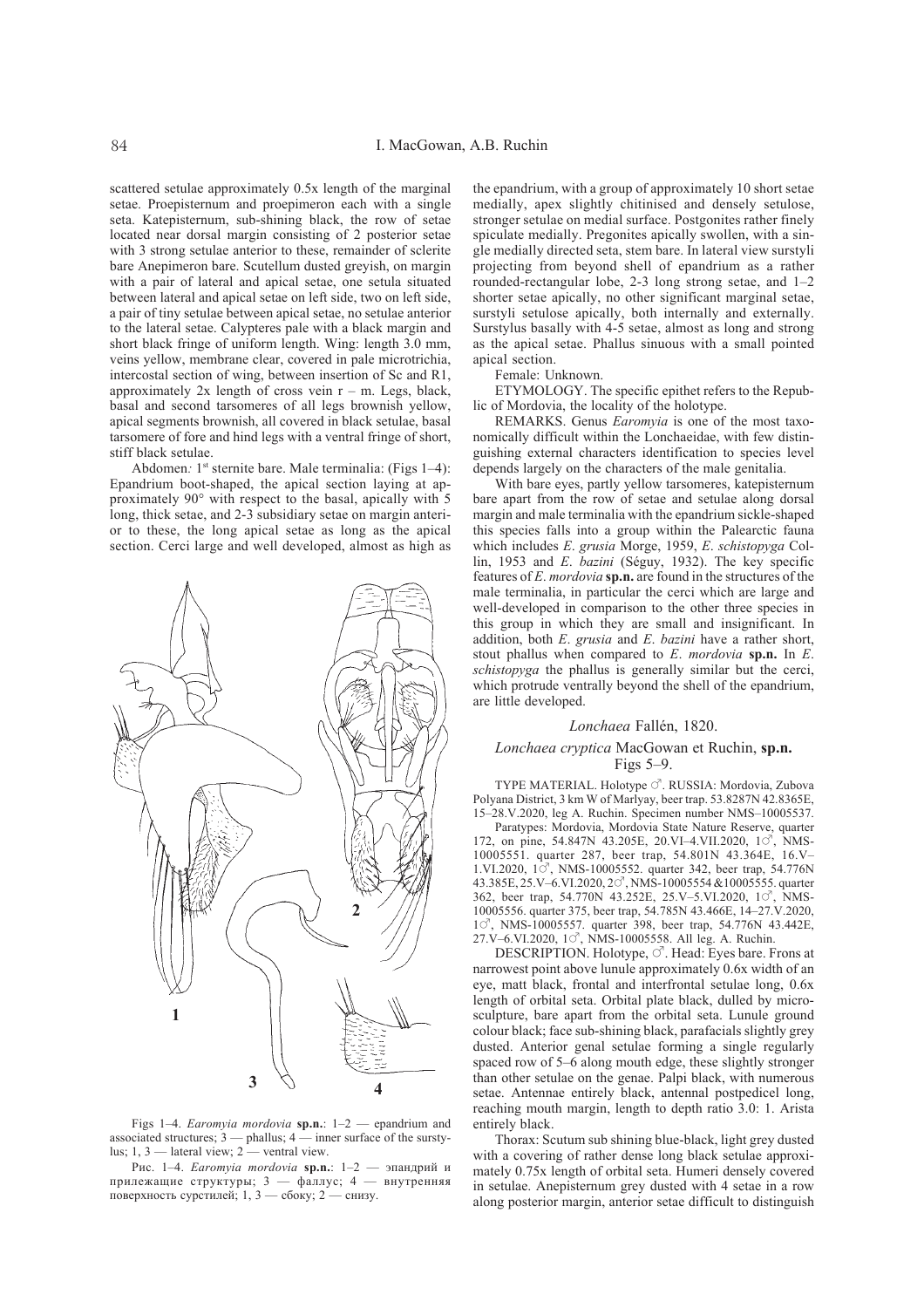from other numerous long setulae on the sclerite. Proepisternum with one seta on left, two on right, proepimeron with two setae, one weaker than the other on left, one on right. Katepisternum, sub-shining black, a single seta located near dorsal margin, remainder of sclerite, apart from posterior portion, covered in long setulae the majority of which are more than 0.5x the length of the seta, several setulae present posterior to the seta. Anepimeron bare. Scutellum sub-shining black, on margin with a pair of lateral and apical setae, six to seven setulae situated between lateral and apical setae, six between apical setae, these at least 0.5x as long as marginal setae, no setulae anterior to the lateral setae. Calypteres dark grey with a black margin and a dense, long black fringe of uniform length. Wing: length 3.9 mm, veins yellowish-brown, intercostal section of wing, between insertion of Sc and R1, approximately 4x length of cross vein r–m. Legs, black, basal tarsomere of fore legs and basal and second tarsomeres of hind legs yellow-brown ventrally with a ventral fringe of short, stiff golden setulae. Basal tarsomere of mid leg only very obscurely brownish at extreme ventral base, ventral fringe of setulae black.

Abdomen: 1<sup>st</sup> sternite without setulae. Male terminalia: (Figs 5–9): In lateral view epandrium slightly wider than high, with several strong setae on posterior and ventral margins. Cerci large and apically rounded, more than half height of epandrium; bearing numerous strong setae apically. Surstylus extending ventrally beyond shell of epandrium for all its length culminating in a large, rounded, slightly hooked, posterior process. Inner surface of surstylus with numerous strong black setae on ventral half, posterior process bare apart from a few setulae. Phallus un-segmented, a simple-J shape, base and stem darkened with sclerotization, apically divided into two equal processes, these lying at an angle to the main stem and serrated along their outer margins.

Female: Associated females are similar to the males apart from a wider frons and generally shorter pilosity. However, at present they are not distinguishable from females of *L. affinis*.

ETYMOLOGY. The specific epithet refers to the fact that this species has until now remained undetected within series of the very similar *Lonchaea affinis*.

REMARKS. With bare eyes, anterior genal setae in a single row, tarsomeres partly pale, calypteres dark fringed, scutellar disc bare and proepimeron, in most cases with more than one seta, this species belongs to the *L*. *affinis* Malloch, 1920 species-group within the Palearctic *Lonchaea*. This is a small group consisting of the widespread Holarctic *L. affinis* and the little-known *L. sorocula* Hackman, 1956. Two of the paratypes also have two setae on the proepisternum, the number of setulae on the proepimeron varies between one and four.

In external characters *L*. *cryptica* **sp.n.** is very similar to *L. affinis*, the general shape and structures of the male terminalia are similar apart from the phallus which is clearly distinct. In terms of chaetotaxy *L. cryptica* **sp.n.** tends to have fewer setae on the proepimeron with numbers in the paratypes ranging from one to four whereas in *L. affinis* there is a tendency for there to be a greater number.

In the past there was confusion between *L. affinis* and *L*. *laxa* Collin, 1953. The type series of *L. laxa* consists of two male and seven female syntypes [Pont, 1995], all except one male were from the Scottish Highlands. Examination of the



Figs 5–9. *Lonchaea cryptica* **sp.n.**: 5 — epandrium and associated structures; 6 — inner surface of the surstylus; 7 — phallus; 8–9 detail of apex of phallus;  $5, 7-8$  — lateral view; 9 — ventral view.

Рис. 5–9. *Lonchaea cryptica* **sp.n.**: 5 — эпандрий и прилежащие структуры; 6 — внутренняя поверхность сурстилей; 7 — фаллус; 8–9 — детали строения вершины фаллуса; 5, 7–8 — сбоку; 9 — снизу.